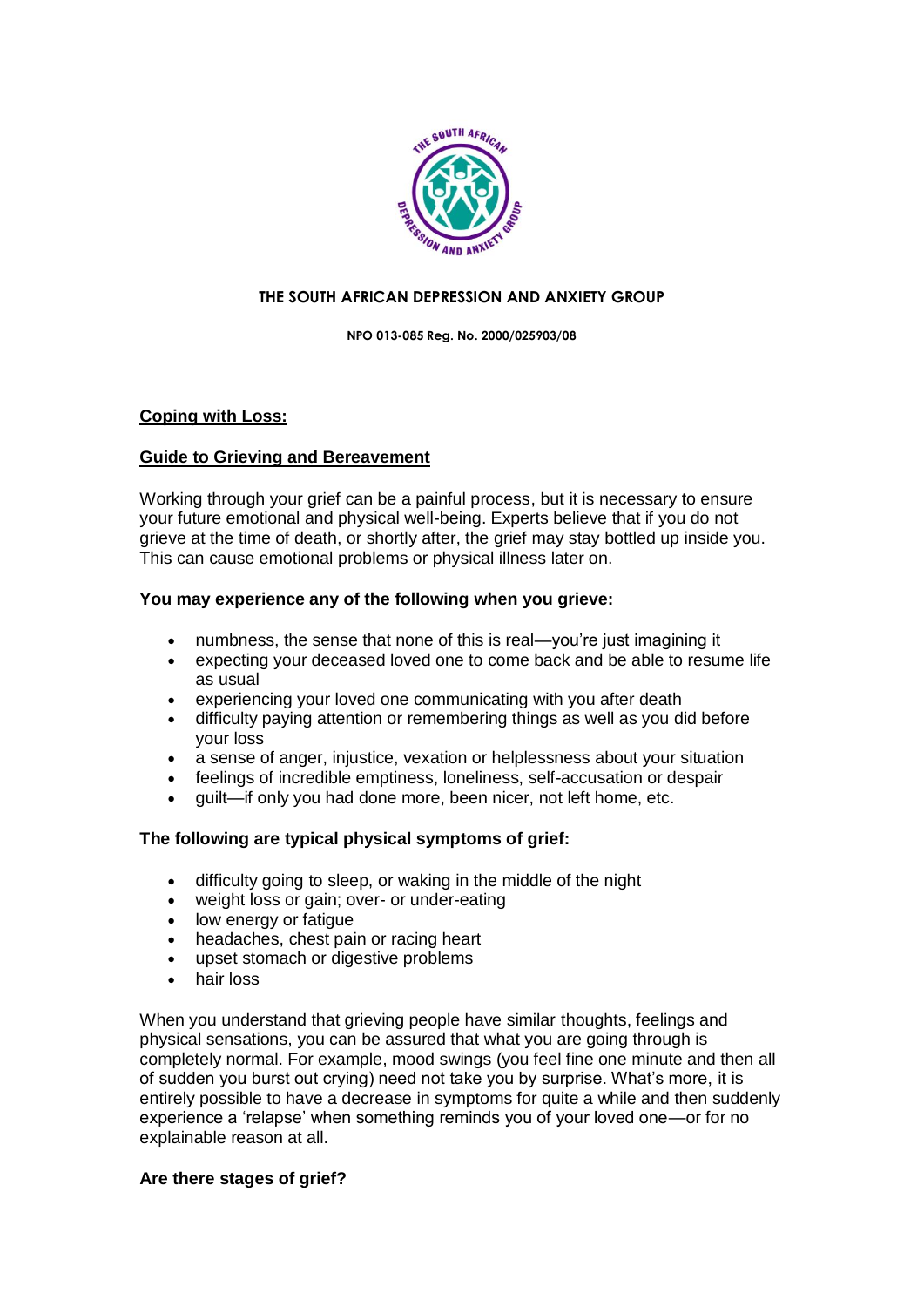According to David Kessler, co-author with Elisabeth Kubler-Ross of the last book written before her death:

―The five stages, denial, anger, bargaining, depression and acceptance are a part of the framework that makes up our learning to live with the one we lost. They are tools to help us frame and identify what we may be feeling. But they are not stops on some linear timeline in grief. Not everyone goes through all of them or in a prescribed order. The stages have evolved since their introduction and they have been very misunderstood over the past three decades. They were never meant to help tuck messy emotions into neat packages. They are responses to loss that many people have, but there is not a typical response to loss as there is no typical loss. Our grief is as individual as our lives."

Other experts use terms like "phases" or "cycles" to describe the process most commonly experienced by people when facing their own diagnosis of a terminal illness. Friends and family members go through a similar process, cycling back and forth between the different intense emotions. These phases are often experienced in the sequence described below, but individuals can cycle through these feelings in a different order, and can return to previous phases as grief is processed. It is also entirely possible to feel more than one emotion simultaneously, perhaps to a greater or lesser degree.

# Phases of Grief

#### **Denial**

Upon hearing bad news, the most common reaction is a feeling of numbness or shock. We may experience disbelief: "That is not possible ... there must be some mistake ...

**Phase 1**  you must have the wrong person, the wrong medical records … that can't be true or happen to me!" The mind-body has incredible defense mechanisms. If we pretend that something isn't true, then somehow the blow is softened. At any moment, our loved one could reappear, or so we imagine. Time seems to briefly suspend itself, at least until the cruel reality of the truth sets in.

# **Anger**

Phase 2 responsible for our grief, even at God. This reaction is perfectly understandable. There is We may get angry at the messenger who delivers the news, the doctor, the person who caused us this pain (even if that person is now deceased), at anyone we can hold a need to know why this happened and whether the loss could have been prevented. "Who is at fault?" we question. Somehow pointing the finger allows us to divert the pain from the core of our being where it rises up and threatens to overwhelm us. Others may turn their anger inwards and blame themselves for what happened. **Bargaining** 

We may try to negotiate the situation, either with another person involved, or with God: "Please give me one more chance and I promise things will be better … I will change …

**Phase 3**  If you will reverse this, then I will \_\_\_ in return." This is kind of magical thinking where we believe our actions will meet with the desired outcome. Some people attempt to strike a deal with their Higher Power: to stop smoking, to find more time to spend with family, to offer an apology that's long overdue. At some point, though, we face our limitations in holding up our end of the deal. No matter what we say or do, the bitter truth is that things will not go back to the way they were before. And that's when the next phase hits.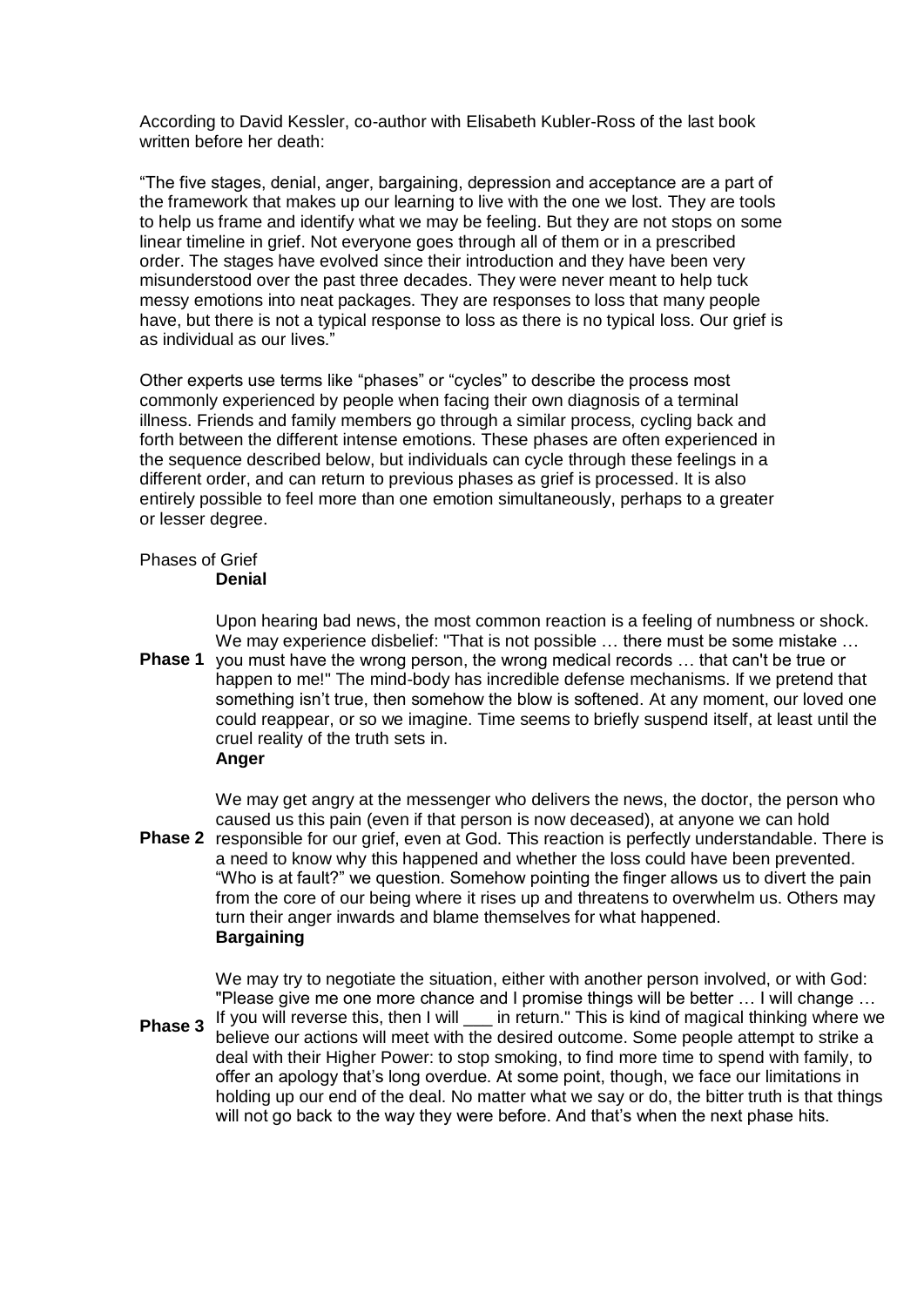## **Depression**

**Phase 4**  When we realize the loss is real and unchanging, we may sink into a deep sorrow. Though Dr. Kübler-Ross dubbed this phase ‗depression,' it is more accurate to describe it as more a combination of loss and loneliness and perhaps hopelessness. We may feel remorse or regret, rehearsing over and over what we could have done differently. Or perhaps we feel guilty that we are still able to enjoy life while our loved one no longer can. This intense experience of sadness leaves us with sparse energy for housework or outside activities. It is common to find ourselves sobbing over the smallest little thing or crying for days on end. Whether or not we have a terminal illness, we may feel our life is over. Some may consider or attempt ending their lives.

## **Acceptance**

**Phase 5**  Time, in and of itself, will not heal our wounds. We may miss being able to share our life with that person, no matter how long it's been since they passed away. We don't have to forget how much our loved one means to us in order to move on. If we can come to terms with the reality of the situation, recognize it as a fact of our lives, and gradually let go of the struggle against the tide of emotions that we experience, we can move beyond our suffering. Even with our new circumstances, we can find peace within ourselves.

#### **Anger**

We may get angry at the messenger who delivers the news, the doctor, the person who caused us this pain (even if that person is now deceased), at anyone we can hold

Phase 6 responsible for our grief, even at God. This reaction is perfectly understandable. There is a need to know why this happened and whether the loss could have been prevented. "Who is at fault?" we question. Somehow pointing the finger allows us to divert the pain from the core of our being where it rises up and threatens to overwhelm us. Others may turn their anger inwards and blame themselves for what happened.

# **Is it normal to feel so much pain?**

*Yes.* Grief is a normal process. Intense emotional pain is not uncommon and actually supports rather than restricts healing. This pain might be felt as physical distress – burning, searing, can't-catch-your-breath pain. You may also experience a sense of longing that can:

- Re-surface from time to time for years
- Sneak up and surprise you out of the blue
- Be expected and anticipated, such as the anniversary date of a loss, or a visit to a particular location that carries reminders of the lost person

It's impossible to predict the course of your grieving. And yet … life goes on and appreciation for it can grow. Along the way, the burden becomes lighter—perhaps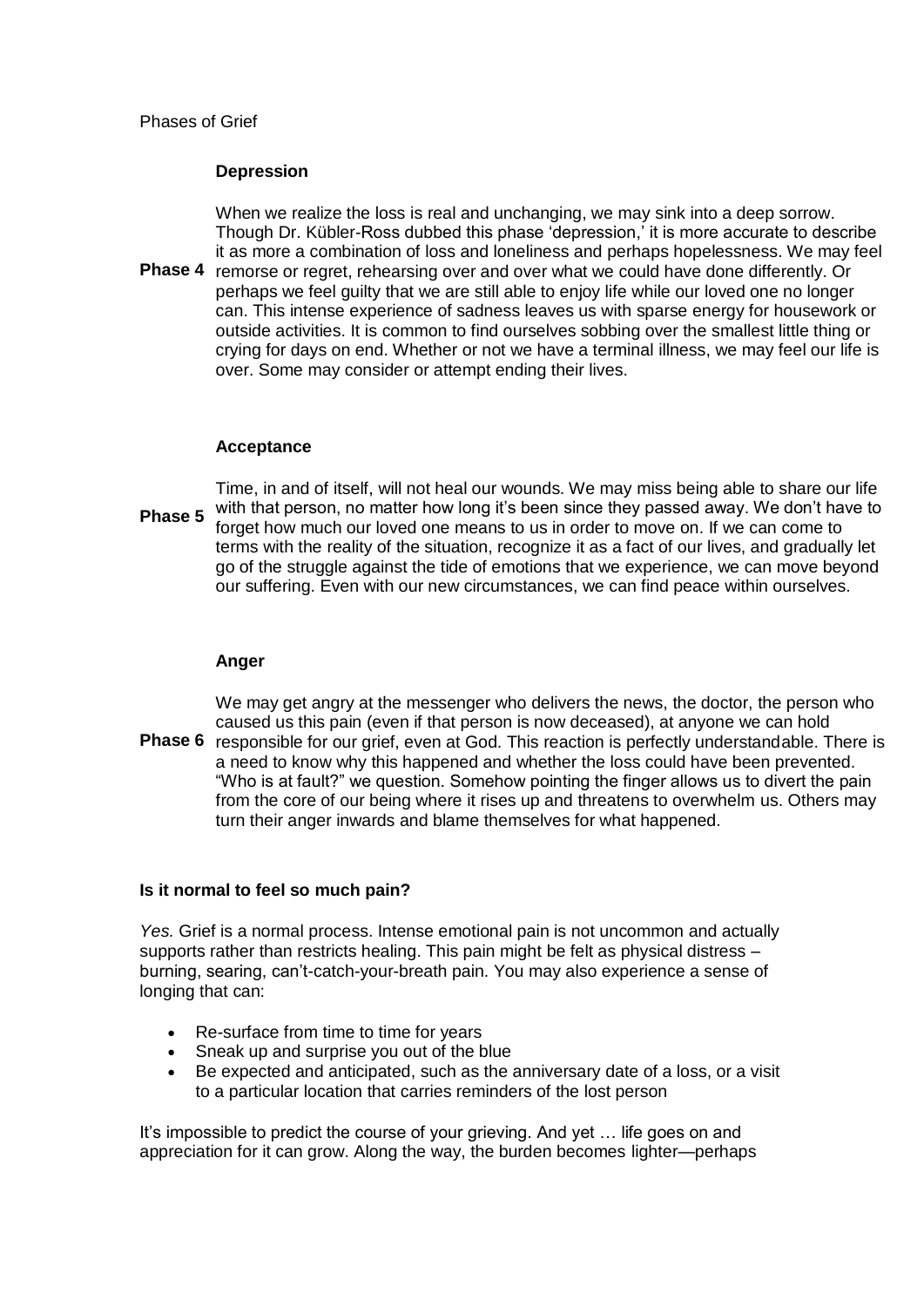because you grow stronger. Eventually, you regain meaning and purpose in life even as you feel the loss:

- You are able to play again
- You can laugh with a friend
- You begin to look forward to other experiences in your life
- You feel joy.

It is not unusual to experience feelings of relief if the relationship with the deceased was exhausting or destructive for the family. It does not, in any way, disrespect the loss—it is healthy and life affirming to get on with the business of living.

## **The 'work' of grief includes:**

- resolving any past grief
- fully acknowledging and accepting the intensity of present grief
- hurting, even though it's not pleasant

If you don't allow yourself to have that experience, you are blocking your healing. Instead of trying to deny or medicate the pain, realize that the hurt is necessary in order for you to heal. Our experience of mental suffering offers us the chance to grow stronger in the process.

## **What are some strategies to cope with grief after the loss of a loved one?**

Death is part of life; hanging on will not prolong your loved one's life or bring them back. Letting go and surrendering to the grieving experience, with the help of others, will bring comfort and solace. Here are some other areas in which you can 'grieve well':

- Self- expression
- Physical self-care
- Emotional self-care
- Good social support

One of the key elements of healthy grieving is allowing your emotions to surface in order to work through them. In the long run, trying to stuff down your feelings—in the belief that they will simply fade with time—is counter-productive. When ignored, grief causes pain that is sometimes so excruciating that people want to numb and escape it through alcohol or medications. But in blocking the grieving process you block the natural return to interest and meaning in life that follows the grieving process and is its real end point.

#### **Take care of yourself through self-\_expression**

- **Talk.** You deserve to express yourself at this difficult time, even though others may discourage or even reprimand you for having a strong emotional reaction. Talk about your loved one to others or to God (and encourage them to do so, too). If they are uncomfortable, gently let them know that part of your healing process is getting it off your chest.
- **Write.** Start or continue writing in a journal or diary. You may want to compose a letter to the deceased person to describe how you feel and 'say' things you never got to say. Some questions to write about: how would you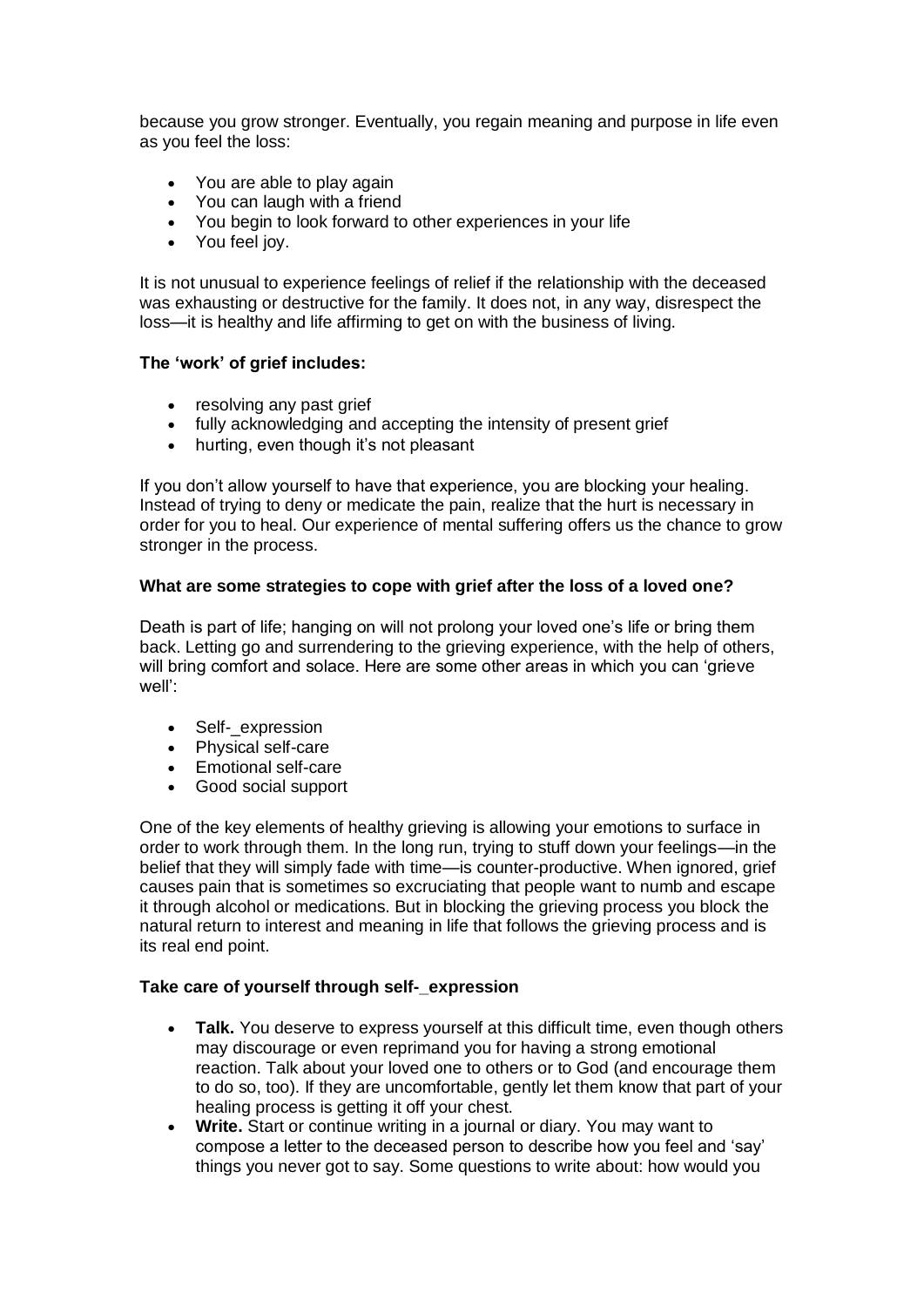spend the rest of your life if you only had a short time to live? Would you say or do things differently? Be as honest as possible about how you feel.

- **Create.** You may want to create a special collage or other artistically-inspired memento about your loved one, like a scrapbook. For those who are beginner artists, you can use memorabilia items or something symbolic like seashells. In the process, your thoughts and feelings may become clearer as you provide a creative outlet for \_expression. This exercise also may bring up other feelings that you need to face.
- **Remember** . Let this be an opportunity to reflect on the good times. Looking back, what do you appreciate about the contributions of your loved one? What are the moments together that you cherish the most? Do things to honor and remember your loved one: if they loved flowers, plant a garden in their honor or help others plant gardens; support the causes and organizations that were important to your loved one.

# **Take good physical care of yourself**

- **Get enough sleep** . A regular sleep routine will be of benefit. If you are tired during the day, give yourself a chance to sit or lie down. Resting your body will help your emotional recovery. See Helpguide's [Getting the Sleep You](http://www.helpguide.org/life/sleeping.htm)  [Need: Sleep Stages, Sleep Tips and Aids](http://www.helpguide.org/life/sleeping.htm) to understand why a restful night's sleep is important and how it's adversely affected by caffeine, medications, heavy smoking and alcohol.
- **Avoid chemicals.** Though you may crave a chemical to help you get through this time, try your best to steer clear of substances like alcohol, caffeine, nicotine, because their side effects can be unhelpful in the long-term. For instance, instead of coffee, opt for green tea, which is less jolting to your energy.
- **Exercise regularly.** If you are physically able, take a brisk walk in the morning or at lunchtime. Choose something that will motivate you to get out of bed. For more tips on how to begin an exercise routine no matter what your age, see Helpguide's [Senior Fitness and Sports.](http://www.helpguide.org/life/senior_fitness_sports.htm) Whether you feel like it or not, get some sort of physical exercise every day.
- **Eat well.** Even if it's the furthest thing from your mind, pay attention to the quality of what you eat. Take the time to eat nutritious meals while sitting down, avoiding processed or 'fast' food (even though you may be pressed for time and not feel like cooking). For more information on optimal nutrition, especially when you must eat out, read Helpguide's articles on [Healthy](http://www.helpguide.org/life/healthy_eating_diet.htm)  [Eating: Guide to New Food Pyramids and Tips for a Healthy Diet](http://www.helpguide.org/life/healthy_eating_diet.htm) and [Healthy](http://www.helpguide.org/life/fast_food_nutrition.htm)  [Restaurant Eating / Fast Food Nutrition: Guide to Making Healthy Choices.](http://www.helpguide.org/life/fast_food_nutrition.htm)

#### **Take care of yourself emotionally**

- **Have fun.** Is there a book that you have wanted to read or a movie you haven't had time to see? This is the time to do it. Whether it's listening to uplifting music or getting a massage, do what makes you happy. For more ideas, see Helpguide's [Playing Together for Fun: Creative Play and Lifelong](http://www.helpguide.org/life/creative_play_fun_games.htm)  [Games.](http://www.helpguide.org/life/creative_play_fun_games.htm) Even though you may feel guilty about being pampered at this time, you deserve to treat yourself well.
- **Forgive.** The death of someone you love brings an end to opportunity to communicate. You may be reminded of the need to forgive that person for a past hurt—and forgive yourself if need be—then move on. Maybe you said something you regret. Perhaps you wish you had done more at the time. In